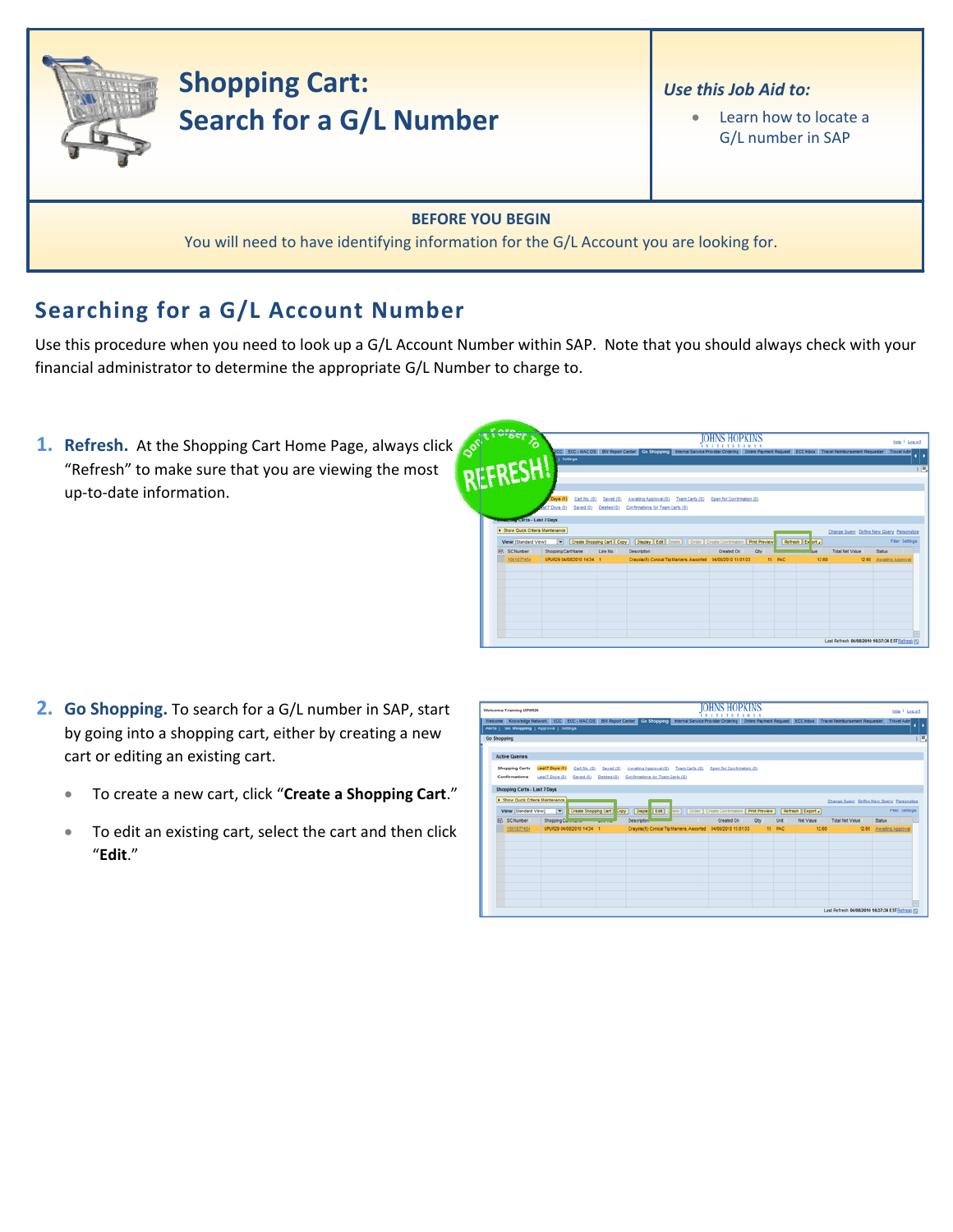- **3. Access Cart Details.** The account assignment data is displayed under the Shopping Cart Details.
	- If you are creating a new cart, enter the cart data on Line 1 first, and then click "**Enter**."
	- If you are editing an existing cart, all of the fields will be grayed out when you first display the cart data. Click the "**Edit**" button at the top of the screen to open up the fields so that they can be adjusted.
	- Click "**Details**" to view the detailed information on the cart such as the cost assignment, documents and attachments, and Sources of Supply (vendors).

|                                      | Display Shopping Cart:1001077480                                           |                  |                                                                           |       |                             |                 |                     |   |
|--------------------------------------|----------------------------------------------------------------------------|------------------|---------------------------------------------------------------------------|-------|-----------------------------|-----------------|---------------------|---|
| Number 1001077480                    | <b>Document Name</b> Copy Paper                                            | Status Approved  | Created On 04/13/2010 11:06:35                                            |       | Created By Christina Thomas |                 |                     |   |
| Edit Close Print Preview             | Refresh                                                                    |                  |                                                                           |       |                             |                 |                     |   |
| Canaral Data                         |                                                                            |                  |                                                                           |       |                             |                 |                     |   |
| Buy on Behalf Of:                    | Chratne Thamas                                                             | Approval Note    |                                                                           |       |                             |                 |                     |   |
| Name of Shopping Cart: Copy Paper    |                                                                            |                  |                                                                           |       |                             |                 |                     |   |
| Default Settmin<br>Approval Process: | <b>Set Values</b><br><b>Display / Edit Agents</b>                          |                  |                                                                           |       |                             |                 |                     |   |
| <b>Decument Changes:</b>             | Display                                                                    | Note to Supplier |                                                                           |       |                             |                 |                     |   |
| Commitment Documents: Display        |                                                                            |                  |                                                                           |       |                             |                 |                     |   |
|                                      |                                                                            |                  |                                                                           |       |                             |                 |                     |   |
| Document Type:                       | ECPO ICH                                                                   |                  |                                                                           |       |                             |                 |                     |   |
| W Rear Property W                    |                                                                            |                  |                                                                           |       |                             |                 |                     |   |
|                                      | Detain   A Hem .   Copy   Pastr   Duplicate   Detaile   Process Al Terra . |                  |                                                                           |       |                             |                 |                     |   |
|                                      | Low number. Product D. Description.                                        | Product Category | Product Category Description Cuantity Unit Net Price / Limit Per Currency |       |                             |                 | Delivery Date Notes |   |
| $\rightarrow$ 1                      | Office Depot(R) Multourpose Paper, 5 1/ 44000000                           |                  | OFFICE SUPP & EQUIP                                                       | 10 CV | 83.21                       | U <sub>5D</sub> | 04/18/2010          | o |
|                                      |                                                                            |                  |                                                                           |       |                             |                 |                     |   |
|                                      |                                                                            |                  |                                                                           |       |                             |                 |                     |   |
|                                      |                                                                            |                  |                                                                           |       |                             |                 |                     |   |
|                                      |                                                                            |                  |                                                                           |       |                             |                 |                     |   |
|                                      |                                                                            |                  |                                                                           |       |                             |                 |                     |   |
|                                      |                                                                            |                  |                                                                           |       |                             |                 |                     |   |
|                                      |                                                                            |                  |                                                                           |       |                             |                 |                     |   |

| <b>4. View Account</b>  |
|-------------------------|
| <b>Assignment Data.</b> |
| Next, click the tab     |
| labeled "Account        |
| Assignment"             |

|                                                                                                                                                                                                                                                    | Details for item 1 markers    |                       |                                       |  |                                 |                                       |                               |                             |                      | 図 |
|----------------------------------------------------------------------------------------------------------------------------------------------------------------------------------------------------------------------------------------------------|-------------------------------|-----------------------|---------------------------------------|--|---------------------------------|---------------------------------------|-------------------------------|-----------------------------|----------------------|---|
| <b>Item Data</b>                                                                                                                                                                                                                                   | <b>Account Assignment</b>     | Notes and Attachments | Delivery Address/Performance Location |  |                                 | Sources of Supply / Service Agents    | Approval Process Overview     |                             |                      |   |
| You can see who bears the costs and, if necessary, you can distribute the cost to several cost centres<br>Cost Distribution Percentage v Details Add Line Copy Paste Duplicate Delete<br>Split Distribution Change All Items<br>Settings<br>Filter |                               |                       |                                       |  |                                 |                                       |                               |                             |                      |   |
| Number                                                                                                                                                                                                                                             | <b>Accounting Line Number</b> | Percentage            | <b>Account Assignment Category</b>    |  | <b>Assign Number</b>            | <b>Account Assignment Description</b> | <b>General Ledger Account</b> | Ge leral Ledger Description | <b>Business Area</b> |   |
| 0001                                                                                                                                                                                                                                               |                               |                       | 100.00 Cost Center                    |  | $\blacktriangledown$ 1010289732 | <b>IT TRAINING</b>                    | ∟                             |                             | 101                  |   |
|                                                                                                                                                                                                                                                    |                               |                       |                                       |  |                                 |                                       |                               |                             |                      |   |

(located under "Details").

- To search for a G/L account number, click in the field labeled "**General Ledger Account**" and then select the file folder icon  $\Box$  to search for it.
- **5. Search for the G/L Account Number.** When the search pop‐up window appears, you won't see all of the tabs that are available to you. Either stretch the box horizontally so that all of the tabs appear, or just click on the white file folder icon to display a list of the available tabs.

There are 8 different ways to search for G/L account numbers, including:

• **"G/L Account Number in Chart of Accounts"** – This tab allows you to search the "Chart of Accounts" list for a range of G/L account numbers

(i.e., 0000063010) or Chart of Accounts acronyms (i.e., JHEN). Enter the range of account numbers or chart of accounts acronyms in the search field and then click "Search" to display a list of results. Note that the list of results is restricted to 500 entries by default.

To select a G/L Account Number from the list, just click on the line and your cart will automatically populate with the number. You can also click on the gray box to the left of the number and then select the "OK" button.

| <b>G/L Account Number</b>                                |               |
|----------------------------------------------------------|---------------|
| G/L account no, in chart of accounts.                    |               |
| G/L account:<br>Chart of Accounts:                       | Ф<br>To<br>To |
| Restrict Number of Value List Entries<br>Reset<br>Search | 500           |
|                                                          | Cancel        |

| <b>G/L Account Number</b>                                                                          |                   |                                              |  |  |  |  |
|----------------------------------------------------------------------------------------------------|-------------------|----------------------------------------------|--|--|--|--|
| G/L account no. in chart of accounts                                                               |                   | GAL account description in chart of accounts |  |  |  |  |
| ⇨<br>630000<br>640000<br>ш<br>To<br>GA, account:<br>$\Rightarrow$<br>◇<br>Chart of Accounts:<br>To |                   |                                              |  |  |  |  |
| Restrict Number of Value List Entries                                                              |                   | 500                                          |  |  |  |  |
| Search   Reset                                                                                     |                   |                                              |  |  |  |  |
| Result                                                                                             |                   |                                              |  |  |  |  |
| <b>G/L Account Number</b>                                                                          | Chart of Accounts | G/L Account Long Text                        |  |  |  |  |
| 0000630022                                                                                         | <b>JHFN</b>       | MEDICAL/SURGICAL SUPPLIES NONCHARGEABLE (M)  |  |  |  |  |
| 0000630023                                                                                         | <b>JHFN</b>       | MEDICAL/SURGICAL SUPPLIES (M)                |  |  |  |  |
| 0000630024                                                                                         | <b>JHFN</b>       | REAGENTS (NM)                                |  |  |  |  |
| 0000630025                                                                                         | <b>JHFN</b>       | REAGENTS (M)                                 |  |  |  |  |
| 0000630026                                                                                         | <b>JHEN</b>       | INSTRUMENTS (M)                              |  |  |  |  |
|                                                                                                    |                   | Cancel<br>OK                                 |  |  |  |  |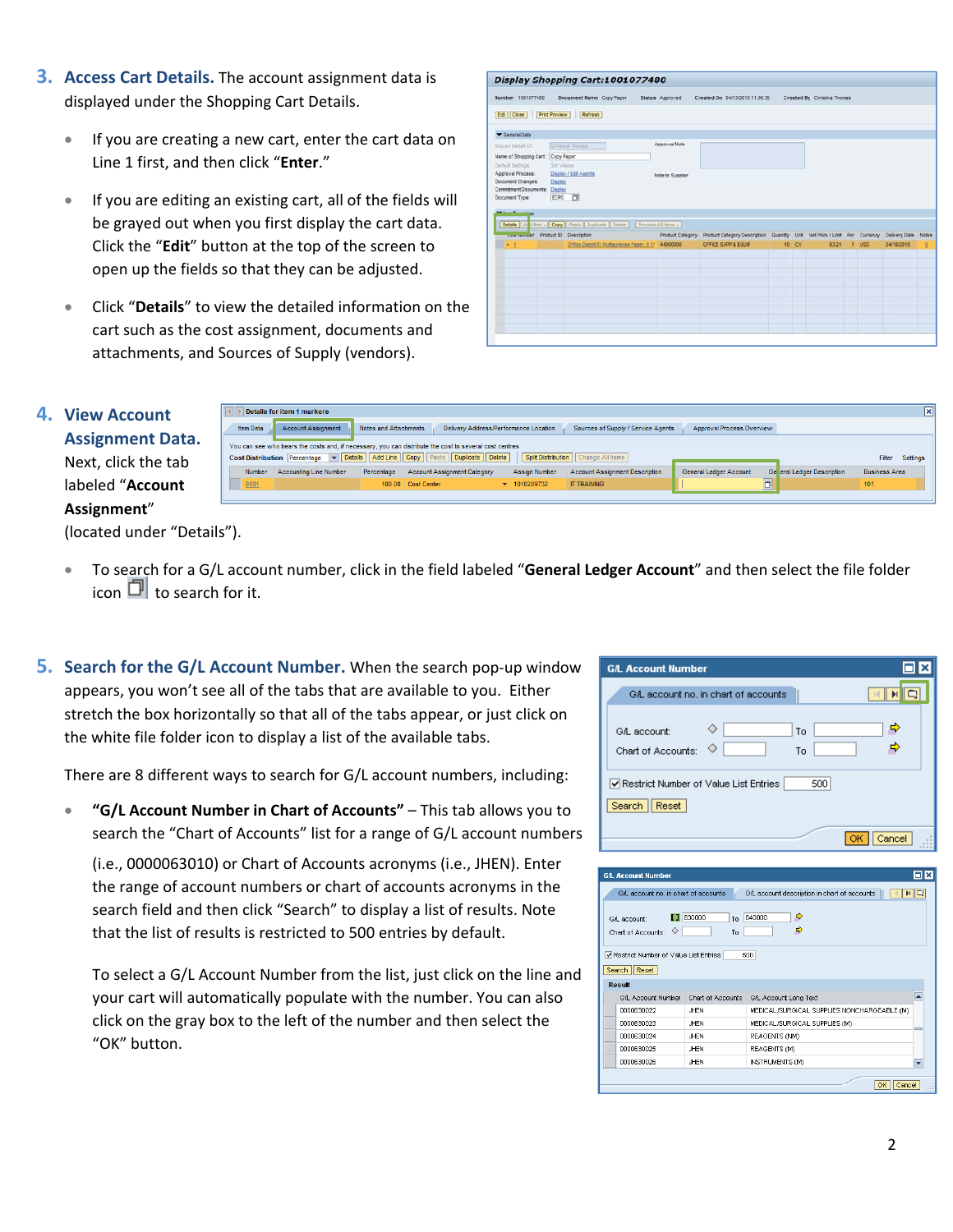• **"G/L Account Description in Chart of Accounts"** – This tab allows you to description field in the Chart of Accounts. For example, you may type "Furniture" in the G/L long text field and then click "Search" to display a list of G/L account numbers that are used to purchase furniture.

To select a G/L Account Number, use the same methodology described above – simply click on a line and your cart will automatically populate with the number.

• **"G/L Account with Delete/Lock Flag in Chart of Accounts"** – This tab allows you to identify G/L accounts that are marked for deletion, blocked for posting, blocked for creation, or blocked for planning.

• **"Keywords"** – This tab allows you to search for G/L account numbers using a keyword search.

• **"G/L Account Number in Company Code"** – This tab allows you to search for G/L account numbers using company codes.

| <b>G/L Account Number</b>                                             |                                             |                   |                      |                    | ⊡l×              |
|-----------------------------------------------------------------------|---------------------------------------------|-------------------|----------------------|--------------------|------------------|
| G/L account description in chart of accounts                          |                                             |                   |                      |                    | $M \Box$<br>кI   |
| G/L long text:<br>Language Key:<br>Chart of Accounts:<br>G/L account: | <b>=</b> FURNITURE<br>n<br>$=$ EN<br>◇<br>◇ |                   | To<br>To<br>To<br>To | 帀                  | ⇨<br>⇨<br>⇨<br>⇨ |
| Restrict Number of Value List Entries<br>Reset<br>Search              |                                             | 500               |                      |                    |                  |
| Result                                                                |                                             |                   |                      |                    |                  |
| G/L Account Long Text                                                 |                                             | Chart of Accounts |                      | G/L Account Number |                  |
| Furniture                                                             |                                             | CAES              |                      | 0000226000         |                  |
| Furniture                                                             |                                             | CAKR              |                      | 0016080100         |                  |
| Furniture                                                             |                                             | CATR              |                      | 0255020000         |                  |
| <b>FURNITURE</b>                                                      |                                             | JHEN              |                      | 0000631001         |                  |
|                                                                       |                                             |                   |                      | <b>OK</b>          | Cancel           |

| <b>G/L Account Number</b>                              |                                                        |                                                                                                                                                                                                                                                                                                                                                                                                                        |
|--------------------------------------------------------|--------------------------------------------------------|------------------------------------------------------------------------------------------------------------------------------------------------------------------------------------------------------------------------------------------------------------------------------------------------------------------------------------------------------------------------------------------------------------------------|
|                                                        | G/L account with delete/lock flag in chart of accounts |                                                                                                                                                                                                                                                                                                                                                                                                                        |
|                                                        |                                                        |                                                                                                                                                                                                                                                                                                                                                                                                                        |
| G/L account:                                           | ◇<br>To                                                |                                                                                                                                                                                                                                                                                                                                                                                                                        |
| Chart of Accounts:                                     | ◇<br>To                                                |                                                                                                                                                                                                                                                                                                                                                                                                                        |
| Mark for deletion:                                     | ◇<br>To                                                |                                                                                                                                                                                                                                                                                                                                                                                                                        |
| Blocked for posting:                                   | ◇<br>To                                                | ф                                                                                                                                                                                                                                                                                                                                                                                                                      |
| Blocked for creation:                                  | ◇<br>To                                                |                                                                                                                                                                                                                                                                                                                                                                                                                        |
| Blocked for planning:                                  | ◇<br>To                                                |                                                                                                                                                                                                                                                                                                                                                                                                                        |
|                                                        |                                                        |                                                                                                                                                                                                                                                                                                                                                                                                                        |
| Restrict Number of Value List Entries                  | 500                                                    |                                                                                                                                                                                                                                                                                                                                                                                                                        |
| Reset<br>Search                                        |                                                        |                                                                                                                                                                                                                                                                                                                                                                                                                        |
|                                                        |                                                        |                                                                                                                                                                                                                                                                                                                                                                                                                        |
|                                                        |                                                        | Cancel<br>OK                                                                                                                                                                                                                                                                                                                                                                                                           |
|                                                        |                                                        |                                                                                                                                                                                                                                                                                                                                                                                                                        |
| A. Account Number                                      |                                                        | olx                                                                                                                                                                                                                                                                                                                                                                                                                    |
| GA, account with delete/lock flag in chart of accounts | Key words                                              | $\mathbb{E}[\mathbb{E}[\mathbb{E}[\mathbb{E}[\mathbb{E}[\mathbb{E}[\mathbb{E}[\mathbb{E}[\mathbb{E}[\mathbb{E}[\mathbb{E}[\mathbb{E}[\mathbb{E}[\mathbb{E}[\mathbb{E}[\mathbb{E}[\mathbb{E}[\mathbb{E}[\mathbb{E}[\mathbb{E}[\mathbb{E}[\mathbb{E}[\mathbb{E}[\mathbb{E}[\mathbb{E}[\mathbb{E}[\mathbb{E}[\mathbb{E}[\mathbb{E}[\mathbb{E}[\mathbb{E}[\mathbb{E}[\mathbb{E}[\mathbb{E}[\mathbb{E}[\mathbb{E}[\mathbb{$ |
| ♦<br>Keyword:                                          | To                                                     | $\Rightarrow$                                                                                                                                                                                                                                                                                                                                                                                                          |
| n<br>$=$ EN<br>Language Key:                           | o<br>To                                                | ⇨                                                                                                                                                                                                                                                                                                                                                                                                                      |
| ♦<br>Chart of Accounts:                                | To                                                     | ф                                                                                                                                                                                                                                                                                                                                                                                                                      |

To I

| <b>G/L Account Number</b>                                | Ы      |
|----------------------------------------------------------|--------|
| GAL account number in company code                       |        |
| ◇<br>To<br>G/L account:<br>◇<br>Company Code:<br>To      |        |
| Restrict Number of Value List Entries<br>Reset<br>Search | 500    |
|                                                          | Cancel |

GA, account:

Search Reset

 $\Diamond$ 

Restrict Number of Value List Entries [1860]

OK Cancel